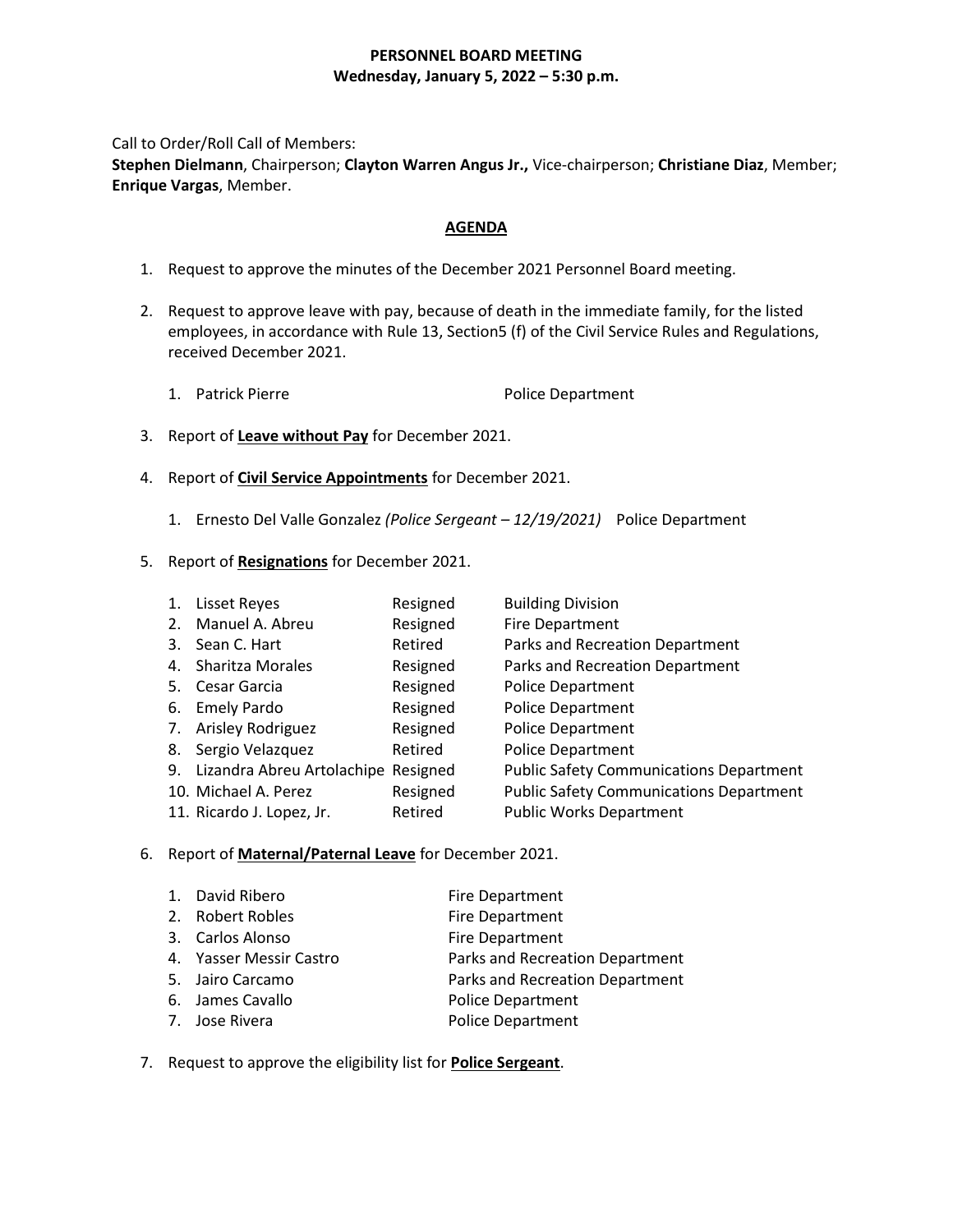## **PERSONNEL BOARD MEETING Wednesday, January 5, 2022 – 5:30 p.m.**

8. Request to approve the change in range for **Milander Center Director**.

*Current* Range 52: \$1,527 - \$3,128 Bi-weekly. *Desired* Range 55: \$1,924 - \$3,755 Bi-weekly.

Copy of the job description is attached.

9. Request to approve the change in range for **Communications and Special Events Supervisor**.

*Current* Range 52: \$1,527 - \$3,128 Bi-weekly. *Desired* Range 54: \$1,799 - \$3,571 Bi-weekly.

Copy of the job description is attached.

10. Request to approve the change in range for **Logistics Specialist**.

*Current* Range 46: \$1,055 - \$2,038 Bi-weekly. *Desired* Range 49: \$1,226 - \$2,587 Bi-weekly.

Copy of the job description is attached.

11. Request to approve the NEW job description for **Communications and Special Events Manager**.

Copy of the proposed job description is attached. Range 54: \$1,799 - \$3,571 Bi-weekly.

- 12. Request to conduct an in-house, non-competitive civil service examination for **Communications and Special Events Manager** *(Alice Arrieta).*
	- a. In-house, non-competitive
	- b. 100% oral
	- c. Must obtain a minimum score of 70% for placement on the eligibility list.

Copy of the job description is attached. Range 54: \$1,799 - \$3,571 Bi-weekly.

- 13. Request to conduct an in-house, non-competitive civil service examination for **Special Events Coordinator** *(Sofia Pozo Gonzalez*).
	- a. In-house, non-competitive
	- b. 100% oral
	- c. Must obtain a minimum score of 70% for placement on the eligibility list.

Copy of the job description is attached. Range 51: \$1,421 - \$2,899 Bi-weekly.